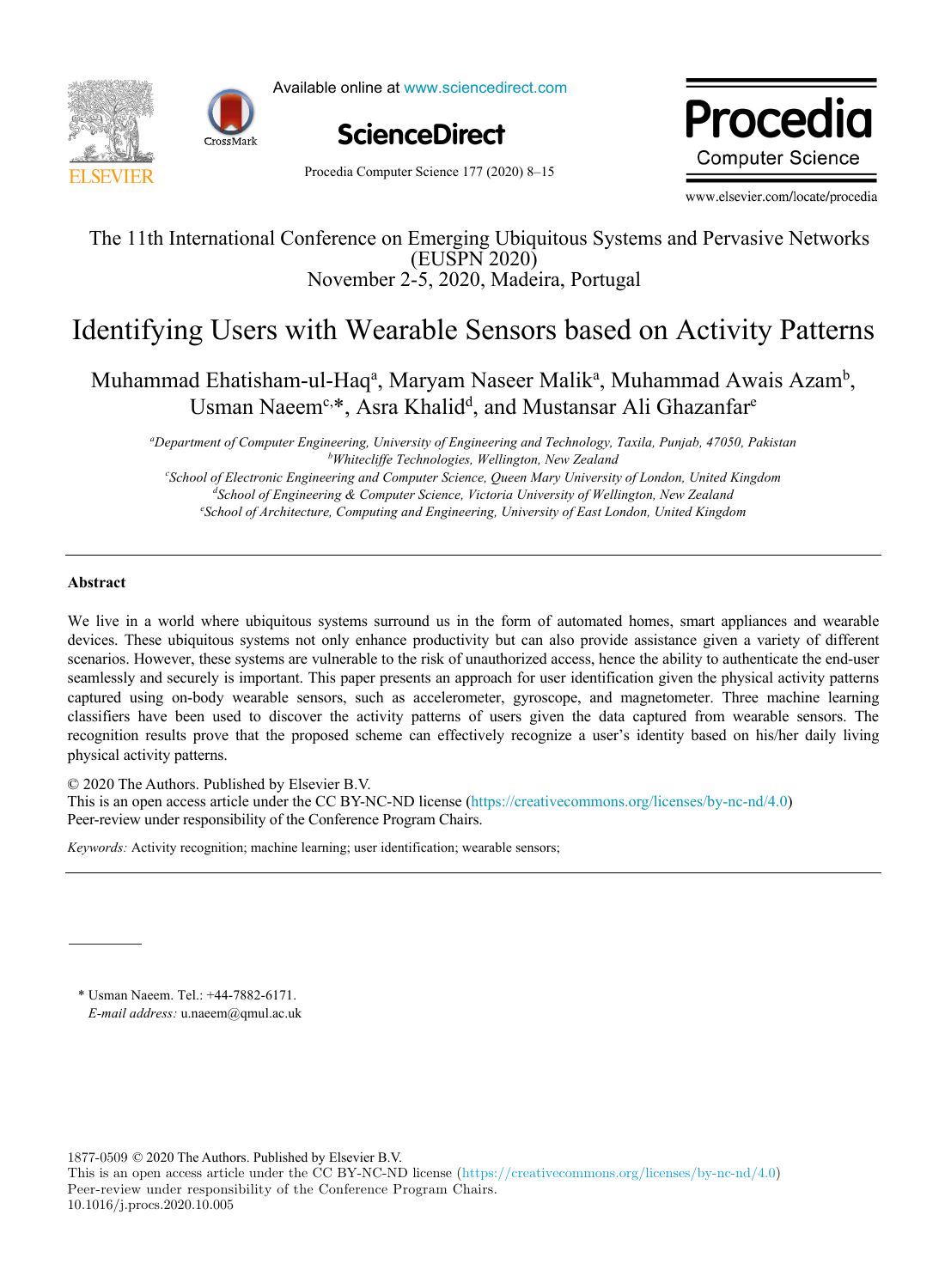# **1. Introduction**

With the advancement in networking and sensing capabilities, the Internet of Things (IoT) has gained much attention from academic and industrial research. IoT allows people to connect anywhere at any time, thus showing great potential in technologies such as smart appliances, automated home, e-health and wearable devices. However, these applications are vulnerable to the possible risk of unauthorized access. Authentication is the most common mechanism used for the prevention of unauthorized access to resources. It is the process of recognizing the identity of a user and granting/refusing access to a particular resource/service [1]. Generally, the authentication consists of factors that can be categorized as "something you know" (e.g. passwords, PIN), "something you have" (e.g. card, token), and "something you are (e.g. biometrics; psychological or behavioral)" [2]. The traditional authentication techniques include personal identification numbers (PINs) and passwords that can be used to access electronic locks, online accounts, smart devices, and computer systems [3]. Although these are widely used authentication mechanisms, they are weak and thus vulnerable to guessing attacks [4, 5]. To avoid the limitations associated with passwords, USB tokens and hardware keys were adopted broadly as a *second-factor* authentication to enhance security [6]. However, the major drawback with these is that they pose a risk of being lost or misplaced. Biometric verification schemes have also been employed for authentication. Typical applications of this include user identification to provide access to a computer system, room (e.g., biometric attendance), transportation, and healthcare by introducing *fingerprints*, *iris*, and *face recognition* techniques. However, these methods can be insecure as they are susceptible to *spoofing* attacks. Moreover, most of these common authentication mechanisms are based on the one-time manner, i.e., once a user is granted access, he/she could be considered as an authenticated user for a long period without any re-verification.

Increased capability within sensors and machine learning algorithms paves the way for robust solutions being explored for addressing authentication challenges. In the last decade, wearable devices have escalated and have been adopted widely. It is expected that wearable devices sale will reach 100 million by 2020 [7]. Wearable sensors are attached to the body unobtrusively and can continuously authenticate users based on their behavioral biometrics [15]. Behavioral biometrics aims to identify the behavioral characteristics that a user possesses, such as touchscreen interactions, hand movements, gait patterns, and wave patterns. By nature, wearable sensors are always attached to the user's body, thus providing ubiquitous authentication of the person with a wearable device [8]. Therefore, in this research, we utilize wearable on-body sensors for passive and continuous authentication of the users by analyzing their physical activity patterns. The objective of our work is to learn the activity patterns of a user for distinguishing him/her from other users. For this purpose, we choose eight (08) different activities of daily life for user identification. These activities included *walking*, *nordic walking*, *running*, *walking upstairs*, *walking downstairs*, *sitting*, *standing*, and *lying*. We have used a public domain dataset PAMAP2 [9] for experiments and evaluation, which contains data of three Inertial Measurement Units (IMU) (consisting of *accelerometer*, *gyroscope*, and *magnetometer*) for three different body positions including *ankle*, *chest*, and *hand*. After preprocessing the raw data and extracting features, we have applied three machine learning classifiers, i.e., Support Vector Machine, Decision Tree, and Random Forest for user identification based on the activity data. We provide a detailed performance analysis of these classifiers and compared their performance for user recognition. Besides, we have also examined the impact of sensor positioning on the user's body and provide empirical evidence of how variation in sensor position affects the user recognition accuracy.

The remaining paper is organized as follows: Section 2 describes the related work, whereas Section 3 presents the proposed methodology in detail. Section 4 presents and discusses the experimental results. Finally, Section 5 concludes the findings of this research work.

# **2. Related Works**

In recent years, continuous user authentication has gained popularity amongst the research community, which is due to the exponential growth in mobile devices being used to store sensitive data. Several authors have proposed different schemes to identify a user in real-time systems for *human-computer interaction* [10] and surveillance [11].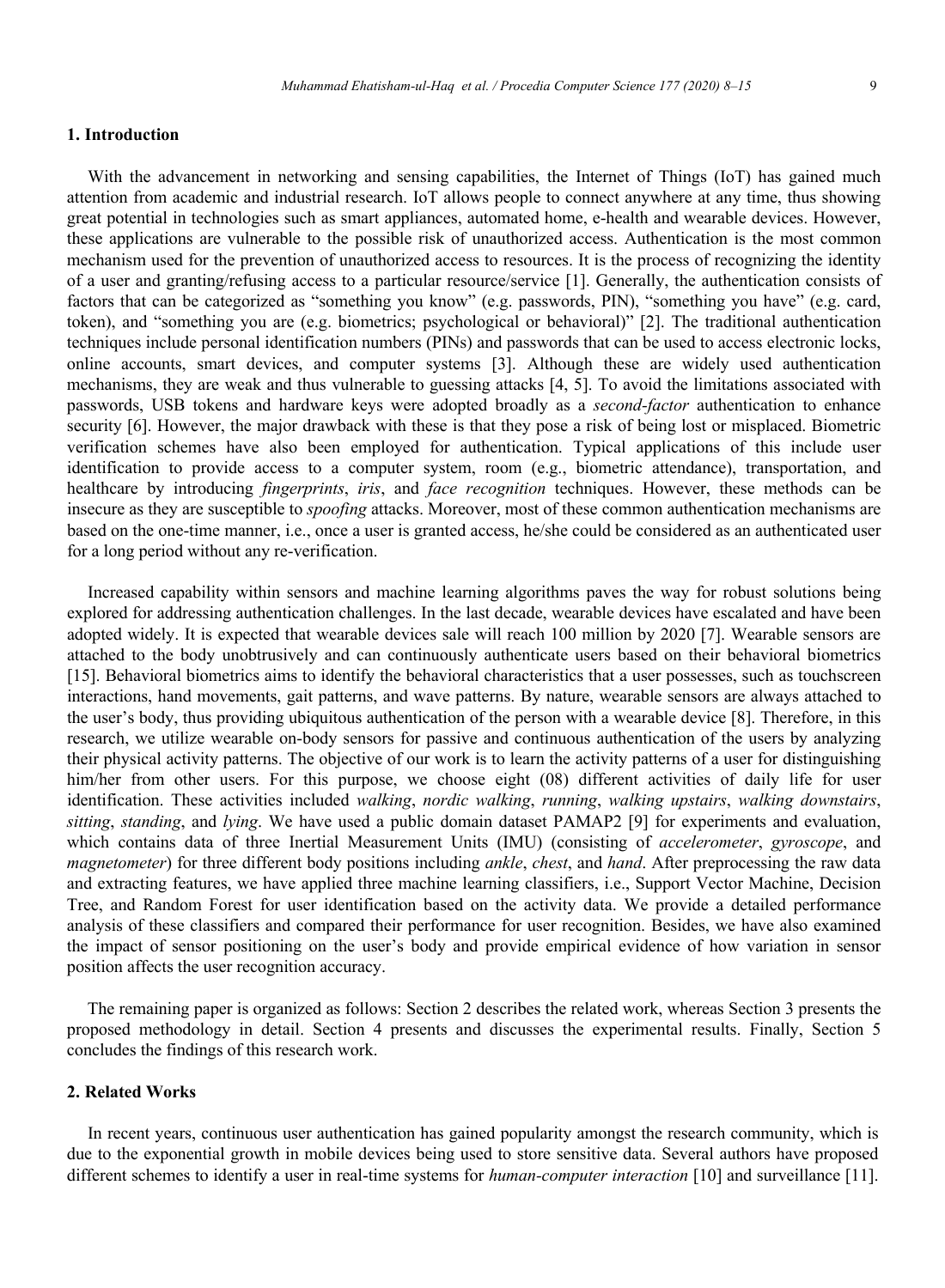Biometrics features such as facial [12] and gait recognition [13] have also been explored. Nguyen and Sigg [14] proposed an authentication mechanism by retrieving conceited video recorded using wearable cameras. Video cameras provide ease for retrieving visual information through the environment. However, vision-based technologies have a drawback as they can infringe on user privacy, which limits their use at every place.

Motion sensors have been widely used for Human Activity Recognition (HAR), however, research based on authentication using motion sensors is comparatively new. Smartphones have a range of embedded motion sensors, which have also been used for authentication purposes. For example, the authors in [15] used built-in sensors of a smartphone for user authentication based on their physical activity patterns. Shen et al. [16] used smartphone sensors, i.e., accelerometer and orientation sensor, to authenticate a user based on the actions performed while entering the passcode as an input. Conti et al. [17] proposed an authentication scheme, which considered the movement of users when they answered a phone call. However, there are some limitations associated with these smartphone-based authentication schemes as smartphones are orientation and position-sensitive, which can lead to false positives. Moreover, in practice, there are limited body positions where the smartphone can be placed.

Xu et al. [18] used face recognition and smart glasses composed of the camera as well as inertial sensors to recognize a user. The recognition accuracy improved up to 15% by utilizing angle information through inertial sensors. Zhang et al. [19] used gait recognition for identification using a multiscale signature points extraction scheme that achieved the recognition accuracy of 95.8% using five accelerometers placed at different body positions. Zeng et al. [20] used dynamic behavior as a unique entity of users to propose an authentication framework using wearable devices. Since every user has a specific activity pattern, they constructed an activity specification model to differentiate between the different activities based on the different placement positions of the sensors. These experimental results showed a false positive rate of 0.3% in the case of correct detection of walking. Blasco et al. [21] designed a biometric system using wearable sensors composed of acceleration, photoplethysmogram, electrocardiogram, and galvanic skin response sensors. Their results showed an equal error rate of 0.02 with one minute of training data. Wu et al. [22] presented a two-step authentication scheme based on a wearable sensor, which captured the user's motion data and physiological signals at the same time. Their results achieved the average accuracy of 98.5%. To summarise, wearable sensors have great potential in authenticating the identity of a user. Considering the benefits of wearable sensors over built-in smartphone sensors, it can be seen as an encouraging alternative for user identification. Thus, this study presents an approach for user identification based on wearable sensors.

# **3. Proposed Method**

The proposed methodology for user identification is based on the activity patterns recognised from the data captured by wearable sensors. Fig. 1 shows the basic steps involved in the proposed methodology.



**Fig. 1**. Proposed methodology for user identification based on wearable sensors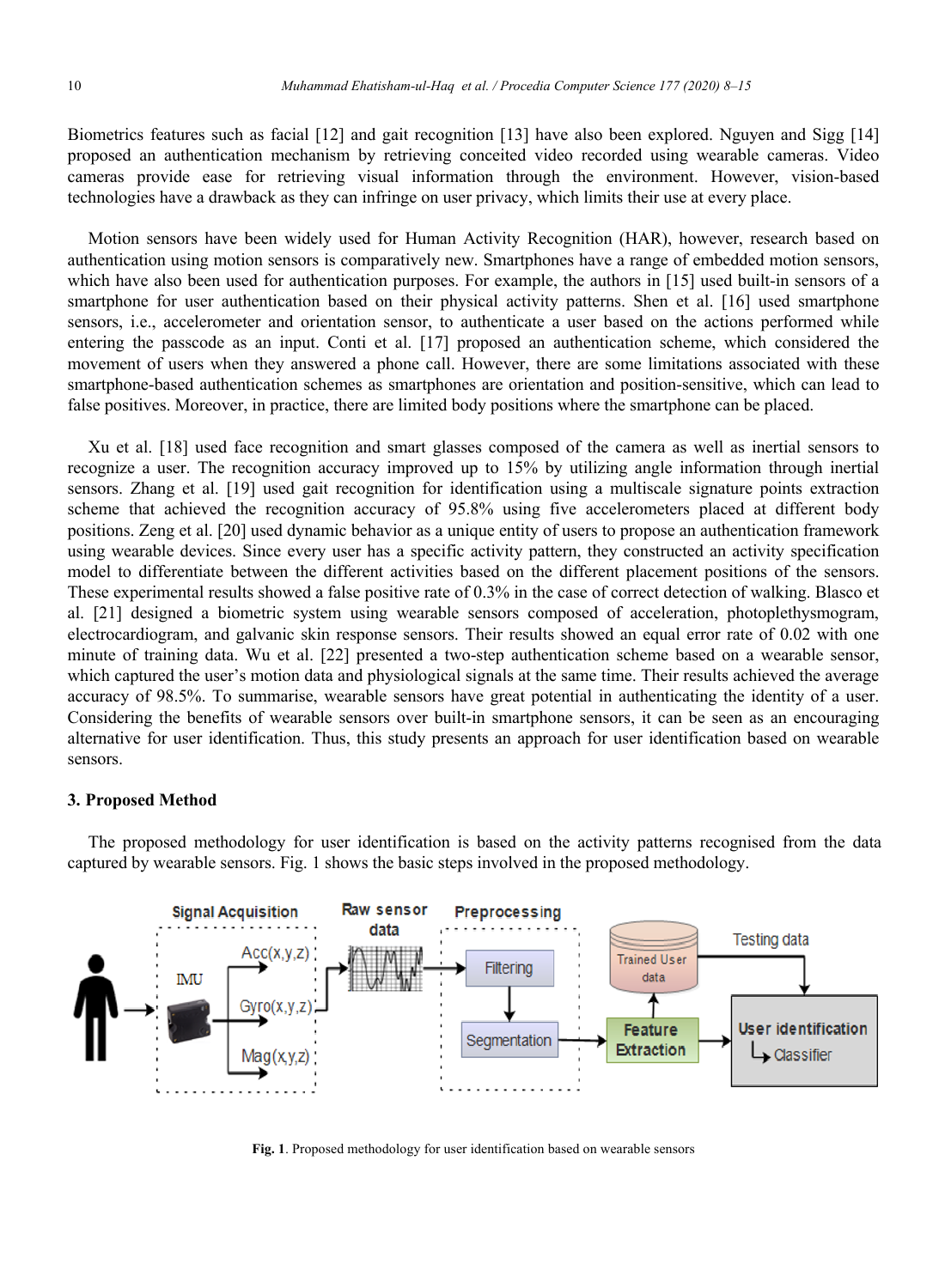#### *3.1. Data Acquisition*

To evaluate our experimental study, an existing dataset for physical activity monitoring was utilized. The PAMAP2 dataset [9] is based on on-body wearable sensors and collected using four sensors: three inertial sensors (accelerometer, gyroscope, and magnetometer) and one heart rate monitoring sensor. The data was collected at a sampling rate of 100 Hz. Nine subjects, one female and eight males, took part in the data collection experiments for eighteen different physical activities. From all these activities, we selected eight commonly occurring activities of daily living in our study for user identification. These activities included *walking*, *running*, *nordic walking*, *walking upstairs*, *walking downstairs*, *sitting*, *standing*, and *lying*. We used inertial sensor data to recognize the participants based on these eight activities.

#### *3.2. Preprocessing: Filtering and Segmentation*

The raw data from IMU sensors contained system measurement noise, or noise due to the vivacious motion of the participant, which corrupted the signal. To reduce the effect of the noise, we employed a *median* filter on the acquired data. The filtered data was continuous and inappropriate for feature extraction, so the segmentation of data was required. Each signal was divided into equal-sized segments of 10 seconds in time.

# *3.3. Feature Extraction*

The objective of this stage was to choose suitable features that give efficient recognition performance. So, fourteen different time and frequency domain features were extracted for each segment of data. The detail of the selected features is listed in Table 1, where each feature gave a single output value except autoregression that is of size  $[1\times4]$ . So, the overall size of the final feature vector obtained was  $[1\times153]$  as the features are computed on all three dimensions of the sensor data.

| Category         | Features                  | Formula                                                      |
|------------------|---------------------------|--------------------------------------------------------------|
| Time-domain      | Arithmetic mean           | $\bar{s} = \frac{1}{N} \sum_{i=1}^{N} s_i$                   |
|                  | Minimum amplitude         | $s_{max} = \max(s_i)$                                        |
|                  | Maximum amplitude         | $s_{min} = \min(s_i)$                                        |
|                  | Kurtosis                  | $E[(s-\bar{s})^4]/E[(s-\bar{s})^2]^2$                        |
|                  | Skewness                  | $E\left[\left(\frac{s-\bar{s}}{\sigma}\right)^3\right]$      |
|                  | Signal magnitude area     | $\frac{1}{3}\sum_{i=1}^{3}\sum_{j=1}^{N} s_{i,j} $           |
|                  | Standard deviation        | $\sigma = \sqrt{\frac{1}{N} \sum_{i=1}^{N} (s - \bar{s})^2}$ |
|                  | Median absolute deviation | $median_i( s_i - median_{i(s_i)} )$                          |
|                  | Autoregression            | $a = arburg(s, 4), a \in \mathbb{R}^4$                       |
|                  | Interquartile range       | $Q3(s) - Q1(s)$                                              |
| Frequency-domain | Maximum frequency index   | $arg max_i(s_i)$                                             |
|                  | Mean frequency            | $\sum_{i=1}^{N} (is_i) / \sum_{j=1}^{N} s_j$                 |
|                  | Energy                    | $\frac{1}{N}\sum_{i=1}^N s_i^2$                              |
|                  | Entropy                   | $\sum_{i}^{N} c_i(\log(c_i)), c_i = s_i / \sum_{i}^{N} s_i$  |

|  |  |  | Table 1. Time and frequency domain features for user identification |
|--|--|--|---------------------------------------------------------------------|
|  |  |  |                                                                     |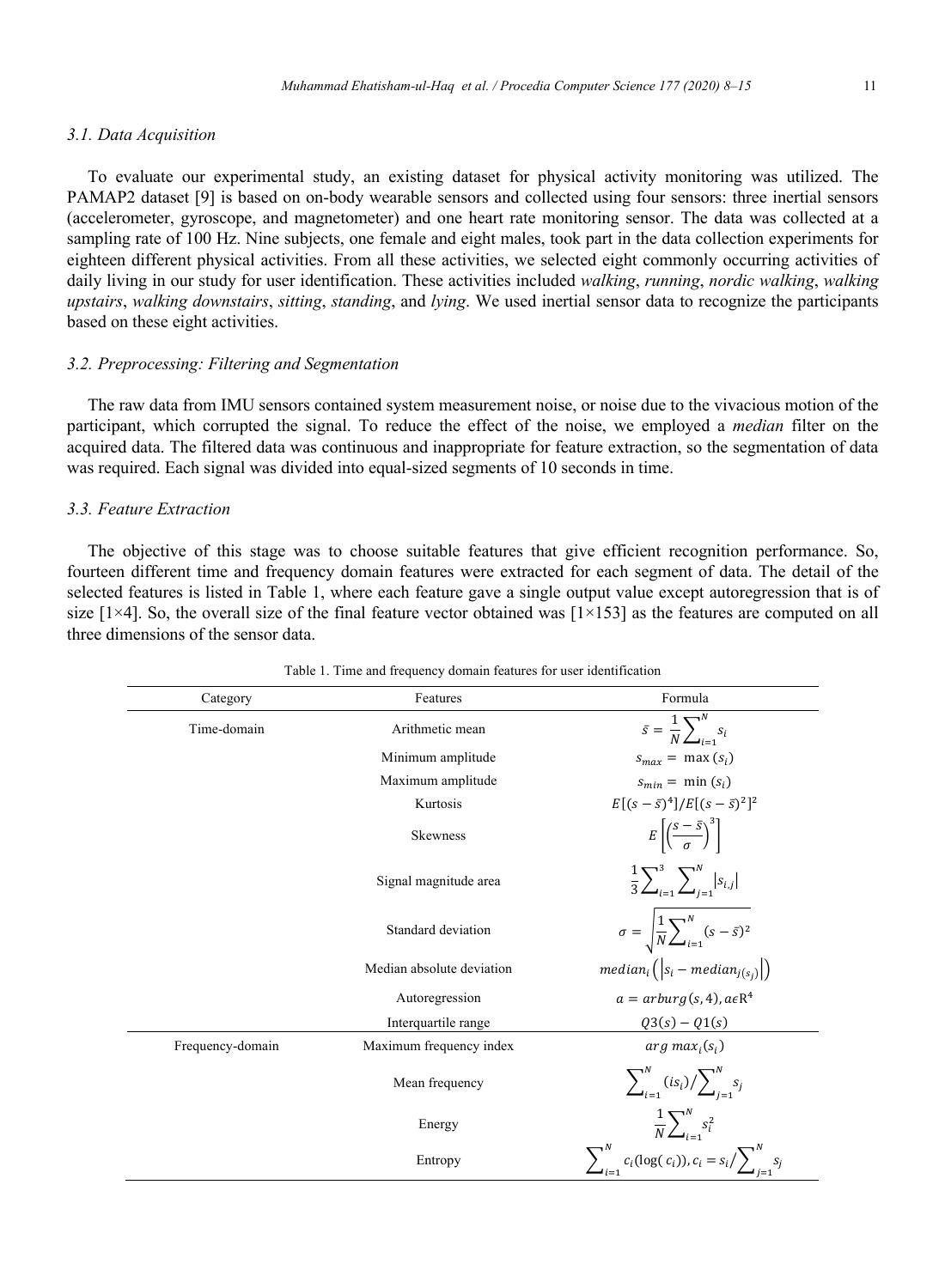# *3.4. User Identification*

The final step in the proposed methodology was identifying a user based on his/her physical activity patterns. For this purpose, we used three supervised machine learning classifiers: Support Vector Machine (SVM), Decision Tree (DT), and Random Forest (RF). The classifiers were selected due to their efficient performance in state-of-the-art studies. A comparison has been made among the performance of these classifiers in user recognition.

## **4. Experimental Results**

To achieve continuous authentication, user identification was performed by learning the activity patterns of each user using SVM, DT, and RF classifier. The activity patterns for each user were trained and tested separately for three different sensor positions using a 10-fold cross-validation scheme. The evaluation metrics used to evaluate the performance of the proposed scheme are shown in Table 2.

| Metric    | Formula                                       |
|-----------|-----------------------------------------------|
| Accuracy  | $A = \frac{T_p + T_n}{T_p + T_n + F_p + F_n}$ |
| Precision | $P = \frac{T_p}{T_p + F_p}$                   |
| Recall    | $R = \frac{T_p}{T_p + F_n}$                   |
| F-Measure | $F1 = 2\left(\frac{P.R}{P+R}\right)$          |

Table 2. Evaluation metrics to assess the classification performance for user identification

Tables 3 shows the performance of the classifiers in recognizing the users for three sensor positions based on eight different physical activities. It can be seen from the table that the classification accuracy of SVM and RF classifiers was almost similar for user identification, which is higher than DT. Based on the walking activity, the users are best identified when the sensors are placed at ankle. In this case, the recognition accuracies obtained by SVM and RF were 98.2 and 97.4 respectively. The worst accuracy achieved by RF and SVM is 85.4% and 79.5% respectively for the case of *standing* activity with sensors placed at hand. The classification results also depict the effect of sensors placement at different body positions for user identification. The results demonstrate that the ankle was the best position to show discrimination among users, and it provided maximum accuracy in recognizing users based on all selected activities. Sensor placement at the *chest* and *hand* positions provided satisfactory results for user recognition based on *nordic walking*, *running*, walking, and *lying* activities. For the other four activities, placing sensors at *hand* position did not accurately recognize all the users due to the intricate patterns of hands' movement. SVM achieved an overall accuracy of 82.3%, 87.1%, 80.6%, and 79.5% in recognizing when the sensors were placed at hand position in the case of *walking upstairs*, *walking downstairs*, *sitting*, and *standing* activities respectively. *Sitting* and *standing* activities shows low results because of the static nature of these activities.

Fig. 2 shows the average accuracy achieved for RF, SVM, and DT classifier in identifying users based on different activities performed by the user. The average accuracy of a classifier was calculated by taking the mean of accuracy values obtained for all three positions for a single activity. For all the activities, the best average accuracy for user identification was achieved by RF classifier. The performance of RF classifier was identical to SVM based on *walking*, *running*, *nordic walking*, *lying*, and *walking downstairs* activities. For *sitting* and *standing* activities, where the performance accuracy of SVM was reduced, RF performed better than SVM. However, DT classifier showed lower performance than SVM and RF in recognizing users for all activities. The overall average accuracy rate achieved by RF classifier was 92.68%, which is 0.33% and 7.89% higher than the overall average accuracy rate obtained by SVM and DT classifiers. So, RF classifier shows better user recognition accuracy than SVM and DT classifiers due to its feature selection ability and stability.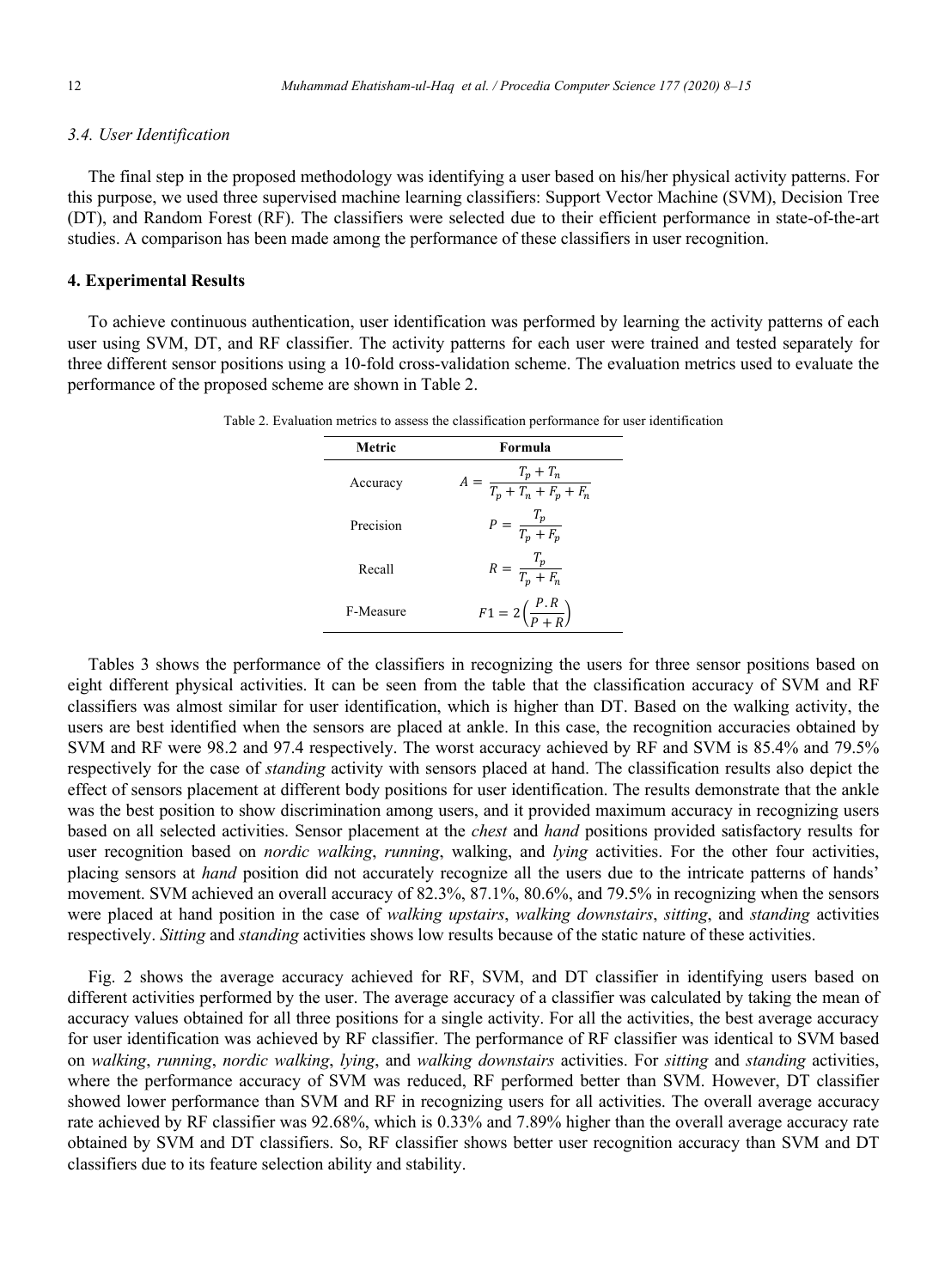| User Identification based on 'Walking' Activity        |                                                            |                                             |                |                | User Identification based on 'Walking Upstairs' Activity |             |                                                 |               |           |        |       |
|--------------------------------------------------------|------------------------------------------------------------|---------------------------------------------|----------------|----------------|----------------------------------------------------------|-------------|-------------------------------------------------|---------------|-----------|--------|-------|
| <b>Body</b>                                            |                                                            | <b>Classifier Accuracy Precision Recall</b> |                |                | F1                                                       | Body        | Classifier                                      | Accuracy      | Precision | Recall | F1    |
| <b>Position</b>                                        |                                                            | $\frac{0}{0}$                               |                |                |                                                          | Position    |                                                 | $\frac{0}{0}$ |           |        |       |
| Hand                                                   | 94.89                                                      | 0.951                                       | 0.949          | 0.949          | 94.89                                                    | Hand        | <b>SVM</b>                                      | 82.30         | 0.827     | 0.823  | 0.822 |
|                                                        | 88.08                                                      | 0.882                                       | 0.881          | 0.881          | 88.08                                                    |             | $\mathop{\rm DT}\nolimits$                      | 60.17         | 0.633     | 0.602  | 0.605 |
|                                                        | 93.61                                                      | 0.943                                       | 0.936          | 0.938          | 93.61                                                    |             | $\mathbf{RF}$                                   | 82.30         | 0.828     | 0.823  | 0.822 |
| Chest                                                  | 97.02                                                      | 0.972                                       | 0.970          | 0.970          | 97.02                                                    | Chest       | <b>SVM</b>                                      | 93.80         | 0.942     | 0.938  | 0.939 |
|                                                        | 92.76                                                      | 0.928                                       | 0.928          | 0.927          | 92.76                                                    |             | $\mathop{\rm DT}\nolimits$                      | 81.41         | 0.815     | 0.814  | 0.813 |
|                                                        | 97.02                                                      | 0.972                                       | 0.970          | 0.970          | 97.02                                                    |             | RF                                              | 92.92         | 0.937     | 0.929  | 0.929 |
| Ankle                                                  | 98.29                                                      | 0.984                                       | 0.983          | 0.983          | 98.29                                                    | Ankle       | SVM                                             | 93.80         | 0.942     | 0.938  | 0.939 |
|                                                        | 94.89                                                      | 0.952                                       | 0.949          | 0.949          | 94.89                                                    |             | $\mathop{\rm DT}\nolimits$                      | 77.87         | 0.778     | 0.779  | 0.773 |
|                                                        | 97.44                                                      | 0.976                                       | 0.974          | 0.975          | 97.44                                                    |             | RF                                              | 92.92         | 0.931     | 0.929  | 0.928 |
|                                                        | User Identification based on 'Walking Downstairs' Activity |                                             |                |                |                                                          |             | User Identification based on 'Running' Activity |               |           |        |       |
| <b>Body</b>                                            |                                                            | <b>Classifier Accuracy Precision Recall</b> |                |                | F1                                                       | <b>Body</b> | Classifier                                      | Accuracy      | Precision | Recall | F1    |
| Position                                               |                                                            | $\frac{0}{0}$                               |                |                |                                                          | Position    |                                                 | $\frac{0}{0}$ |           |        |       |
| Hand                                                   | SVM                                                        | 87.12                                       | 0.873          | 0.871          | 0.870                                                    | Hand        | SVM                                             | 95.78         | 0.958     | 0.958  | 0.958 |
|                                                        | DT                                                         | 66.33                                       | 0.673          | 0.663          | 0.667                                                    |             | DT                                              | 93.68         | 0.940     | 0.937  | 0.937 |
|                                                        | RF                                                         | 84.15                                       | 0.852          | 0.842          | 0.843                                                    |             | RF                                              | 95.78         | 0.958     | 0.958  | 0.958 |
| Chest                                                  | <b>SVM</b>                                                 | 90.09                                       | 0.903          | 0.901          | 0.901                                                    | Chest       | SVM                                             | 95.78         | 0.958     | 0.958  | 0.958 |
|                                                        | DT                                                         | 72.27                                       | 0.729          | 0.723          | 0.725                                                    |             | $\mathop{\rm DT}\nolimits$                      | 93.68         | 0.940     | 0.937  | 0.937 |
|                                                        | RF                                                         | 86.13                                       | 0.865          | 0.861          | 0.858                                                    |             | RF                                              | 95.78         | 0.958     | 0.958  | 0.958 |
| Ankle                                                  | <b>SVM</b>                                                 | 97.02                                       | 0.972          | 0.970          | 0.970                                                    | Ankle       | SVM                                             | 97.89         | 0.980     | 0.979  | 0.978 |
|                                                        | DT                                                         | 78.21                                       | 0.785          | 0.776          | 0.749                                                    |             | DT                                              | 90.52         | 0.907     | 0.905  | 0.903 |
|                                                        | RF                                                         | 91.08                                       | 0.917          | 0.911          | 0.910                                                    |             | RF                                              | 96.84         | 0.965     | 0.968  | 0.966 |
| User Identification based on 'Nordic Walking' Activity |                                                            |                                             |                |                | User Identification based on 'Sitting' Activity          |             |                                                 |               |           |        |       |
|                                                        |                                                            |                                             |                |                |                                                          |             |                                                 |               |           |        |       |
| <b>Body</b>                                            |                                                            | <b>Classifier Accuracy Precision Recall</b> |                |                | F1                                                       | <b>Body</b> | Classifier                                      | Accuracy      | Precision | Recall | F1    |
| <b>Position</b>                                        |                                                            | $\%$                                        |                |                |                                                          | Position    |                                                 | $\frac{0}{0}$ |           |        |       |
| Hand                                                   | SVM                                                        | 98.36                                       | 0.985          | 0.984          | 0.984                                                    | Hand        | SVM                                             | 80.66         | 0.806     | 0.807  | 0.805 |
|                                                        | DT                                                         | 90.21                                       | 0.904          | 0.902          | 0.902                                                    |             | $\mathop{\rm DT}\nolimits$                      | 79.55         | 0.798     | 0.796  | 0.792 |
|                                                        | RF                                                         | 96.73                                       | 0.970          | 0.967          | 0.967                                                    |             | RF                                              | 87.84         | 0.881     | 0.878  | 0.879 |
| Chest                                                  | SVM                                                        | 97.28                                       | 0.973          | 0.973          | 0.973                                                    | Chest       | SVM                                             | 83.97         | 0.848     | 0.840  | 0.842 |
|                                                        | DT                                                         | 91.30                                       | 0.914          | 0.913          | 0.913                                                    |             | DT                                              | 81.76         | 0.820     | 0.818  | 0.816 |
|                                                        | RF                                                         | 97.82                                       | 0.981          | 0.978          | 0.979                                                    |             | RF                                              | 92.81         | 0.931     | 0.928  | 0.929 |
| Ankle                                                  | SVM                                                        | 97.28                                       | 0.975          | 0.973          | 0.973                                                    | Ankle       | SVM                                             | 94.47         | 0.948     | 0.945  | 0.945 |
|                                                        | DT                                                         | 96.73                                       | 0.968          | 0.967          | 0.968                                                    |             | $\mathop{\rm DT}\nolimits$                      | 88.95         | 0.892     | 0.890  | 0.890 |
|                                                        | RF                                                         | 97.28                                       | 0.974          | 0.973          | 0.973                                                    |             | RF                                              | 96.13         | 0.962     | 0.961  | 0.961 |
|                                                        | User Identification based on 'Standing' Activity           |                                             |                |                |                                                          |             | User Identification based on 'Lying' Activity   |               |           |        |       |
| <b>Body</b>                                            |                                                            | <b>Classifier Accuracy Precision Recall</b> |                |                | F1                                                       | <b>Body</b> | Classifier                                      | Accuracy      | Precision | Recall | F1    |
| <b>Position</b>                                        |                                                            | $\%$                                        |                |                |                                                          | Position    |                                                 | $\frac{0}{0}$ |           |        |       |
| Hand                                                   | <b>SVM</b>                                                 | 79.56                                       | 0.799          | 0.796          | 0.974                                                    | Hand        | <b>SVM</b>                                      | 90.52         | 0.905     | 0.905  | 0.905 |
|                                                        | DT                                                         | 75.80                                       | 0.755          | 0.758          | 0.754                                                    |             | DT                                              | 87.36         | 0.874     | 0.874  | 0.873 |
|                                                        | RF                                                         | 85.48                                       | 0.862          | 0.855          | 0.857                                                    |             | $\rm RF$                                        | 91.57         | 0.920     | 0.916  | 0.916 |
| Chest                                                  | <b>SVM</b>                                                 | 91.39                                       | 0.916          | 0.914          | 0.915                                                    | Chest       | <b>SVM</b>                                      | 93.68         | 0.938     | 0.937  | 0.937 |
|                                                        | $\mathop{\rm DT}\nolimits$                                 | 83.33                                       | 0.843          | 0.833          | 0.836                                                    |             | $\mathop{\rm DT}\nolimits$                      | 92.63         | 0.928     | 0.926  | 0.926 |
|                                                        | $\rm RF$                                                   | 91.93                                       | 0.921          | 0.929          | 0.920                                                    |             | $\rm RF$                                        | 94.21         | 0.943     | 0.942  | 0.942 |
| Ankle                                                  | <b>SVM</b>                                                 | 93.01                                       | 0.930          | 0.930          | 0.930                                                    | Ankle       | <b>SVM</b>                                      | 93.15         | 0.936     | 0.932  | 0.932 |
|                                                        | DT                                                         | 85.55                                       | 0.866<br>0.939 | 0.866<br>0.935 | 0.864                                                    |             | DT<br>$\mathbf{RF}$                             | 91.05         | 0.913     | 0.911  | 0.910 |

Table 3. Performance evaluation of user identification based on different activities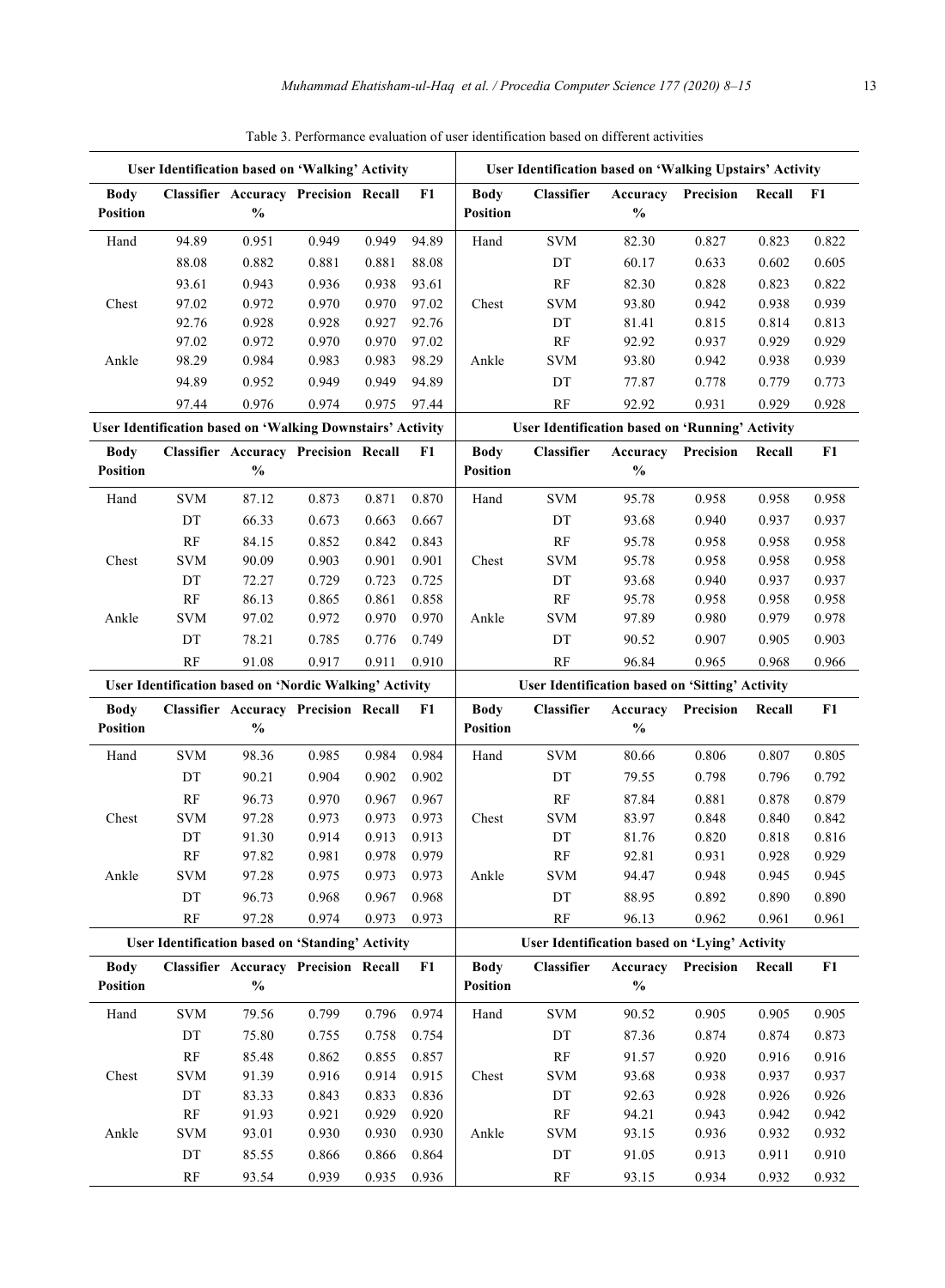

**Fig. 2.** Average accuracy rate for user recognition achieved by selected classifiers based on all activities

To provide the individual recognition accuracies for all eight users, Table 4 and Table 5 show the sample confusion matrices obtained for the best-case recognition results using RF classifier (for the *ankle* position). It can be observed from these tables that all eight users were individually recognized with a very high accuracy rate, which shows the effectiveness of the proposed approach for user identification.

Table 4. Confusion matrix for user identification obtained using RF classifier based on *walking* (accuracy = 97.44%)

| U1             | 22 |    |    |    | 0              |                |    |    |
|----------------|----|----|----|----|----------------|----------------|----|----|
| U <sub>2</sub> |    | 31 |    |    | 0              |                |    |    |
| U3             |    | 0  | 28 |    |                |                |    |    |
| U4             |    |    |    | 31 | 0              |                |    |    |
| U <sub>5</sub> |    |    |    |    | 30             |                |    |    |
| U <sub>6</sub> |    |    |    |    | 0              | 24             |    |    |
| U7             |    | U  |    |    |                |                | 32 |    |
| U8             |    |    |    |    | 0              |                |    | 31 |
|                | U1 | U2 | U3 | U4 | U <sub>5</sub> | U <sub>6</sub> | U7 | U8 |

Table 5. Confusion matrix for user identification obtained using RF classifier based on *sitting* (accuracy = 96.13%)

| U <sub>1</sub> | 23             |                | 0              | 0              |                |                |    |    |
|----------------|----------------|----------------|----------------|----------------|----------------|----------------|----|----|
| U2             |                | 21             |                |                |                |                |    |    |
| U3             |                |                | 27             |                |                |                |    |    |
| U <sub>4</sub> |                |                |                | 24             |                |                |    |    |
| U <sub>5</sub> |                |                |                | 0              | 24             |                |    |    |
| U <sub>6</sub> |                |                |                | 0              |                | 22             |    |    |
| U7             |                | ∩              | 0              | 0              |                |                | 11 |    |
| U8             |                |                |                | 0              |                |                | ∩  | 22 |
|                | U <sub>1</sub> | U <sub>2</sub> | U <sub>3</sub> | U <sub>4</sub> | U <sub>5</sub> | U <sub>6</sub> | U7 | U8 |

# **5. Conclusions**

This paper focused on the identification of individual users based on their activity patterns using data captured from wearable sensors. These sensors were placed at three different body locations, i.e., *hand*, *chest*, and *ankle*. Selected activities were used to validate the proposed scheme which included *walking*, *nordic walking*, *running*, *walking upstairs*, *walking downstairs*, *sitting*, *standing*, and *lying*. Fourteen different time and frequency domain features were extracted from wearable sensors data to recognize the user by learning different activities efficiently. It was observed that the performance of RF classifier was better than SVM and DT classifier for identifying users.